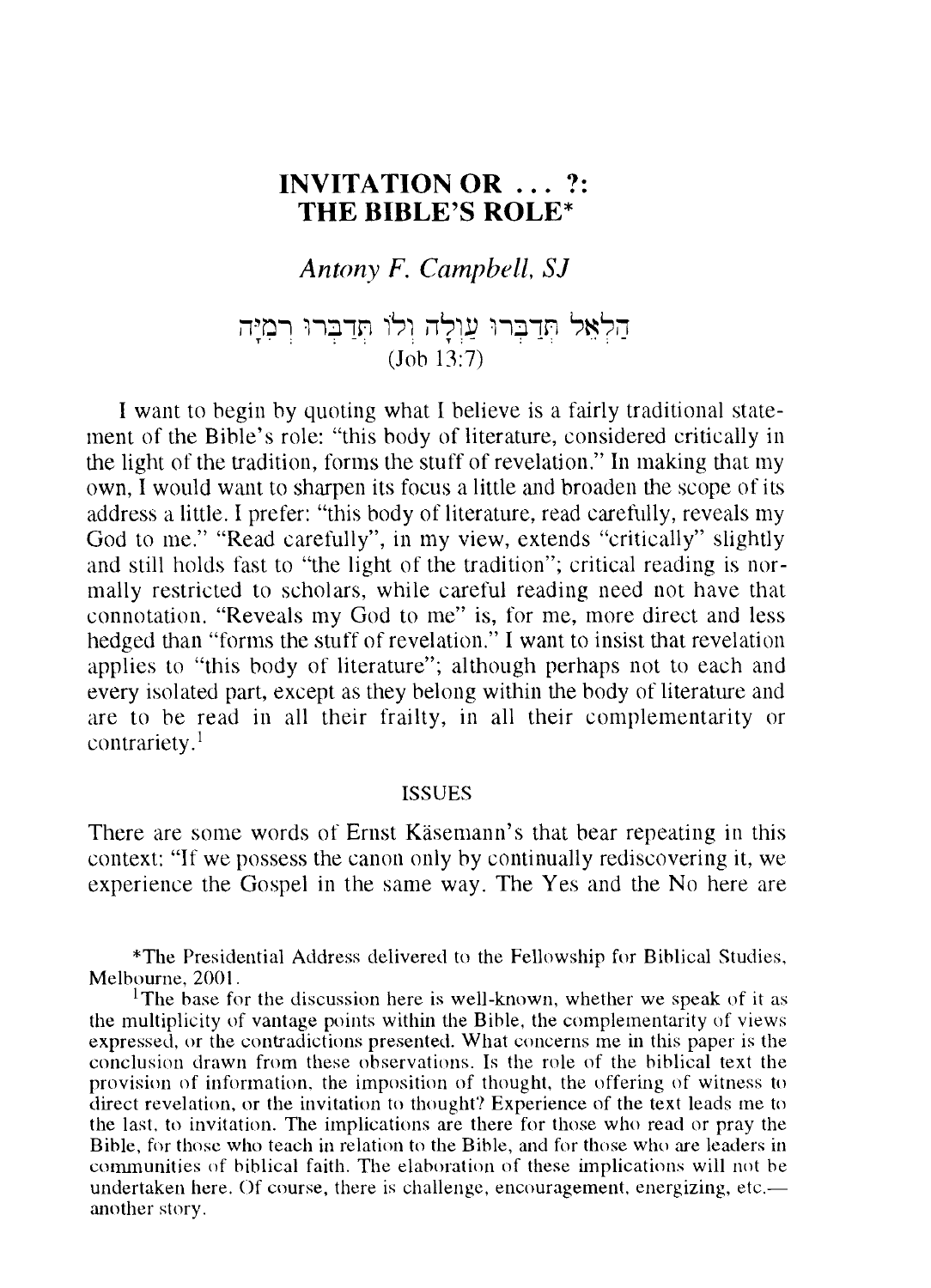fundamentally incapahle of heing separated."2 But that was a generation ago. More recently, Waiter Brueggemann has written: "The connections hetween *normativeness* and *critical analysis* are indeed acutely prohlematic. I do not, moreover, know how to work that out."<sup>3</sup> Jon Levenson has struggled with the same issue from a Jewish perspective in the modern scholarly world. He comments: "The authority of the Torah does not require faithful exegetes to deny the contradictions within it, hut the frank recognition of the contradictions does not allow them to hase religious life and practice on something less than the whole."4

One of the passions of my life is the exploration of the Older Testament. I do not find there the "normativeness" that trouhles Waiter Brueggemann; I do not find there the "simultaneity" that is important for Levenson. I find myself needing to name what it is that generates my passion for the Older Testament. What does it mean for me to say that the Bible "reveals my God to me"?<sup>5</sup>

A saying that I have not heard contested or queried sharpens the issue. It is a matter of ohservation, not an axiom. "We do not helieve something hecause we can quote it from the Bihle; we quote something from the Bihle hecause we helieve it." This leads me to two questions: i) By what process and for what reasons do we come to helieve something of relevance to our faith, if it is not on the authority of the Bible? ii) Why

<sup>2</sup> Ernst Käsemann, *New Testament Questions of Today* (NTL; London: SCM, 1969~ 264.

<sup>3</sup>Walter Brueggemann, responding to three reviews of his *Theology of the Old Testament: Testimony, Dispute, Advocacy* (Minneapolis: Fortress, 1997) in RBL (1999) 1-21, see p. 19.

<sup>4</sup>Jon D. Levenson, "The Eighth Principle of Judaism and the Literary Simultaneity of Scripture," JR 68 (1988) 205-25, see p. 223. The eighth principle of Maimonides-that the Torah is from heaven-requires that "equal divine status be accorded every verse" (p. 219). Levenson comments: "It is important to note that by reading these differing bodies of literature as if they are one simultaneous reality-as indeed they are in the Torah-the rabbis produce a law for which *no*  ()ne passage in the Torah provides evidence .... Quite so, because at least in the sense of the Jewish conception of the Mosaic corpus, the canon tells us that *neither* should be taken as the dominant" (p. 220). The passages Levenson quotes are Exod 21:6 and Deut 15:17 [the case of the slave for life, forever] and Lev 25: 10 ["you shall return, everyone of you"], so the slave who has declined freedom in the seventh year is to be released in the fiftieth year (p. 220). A final remark is worth noting: "My point is that the authorless text presupposed hy a synchronic, or holistic, mode of analysis has certain affinities with the divinely authored text of premodern Jewish tradition" (p. 221).

 $3$ There is considerable complexity concealed within that "my God to me." I am an individual deeply steeped within a community of religious faith, at its various levels. To that extent, within that faith community, "my God" is "our God". My community of faith may not want to identify with all that the "I" that is me has become and believes. To that extent, "my God" may not be "our God". The relationship of individual and community is complex.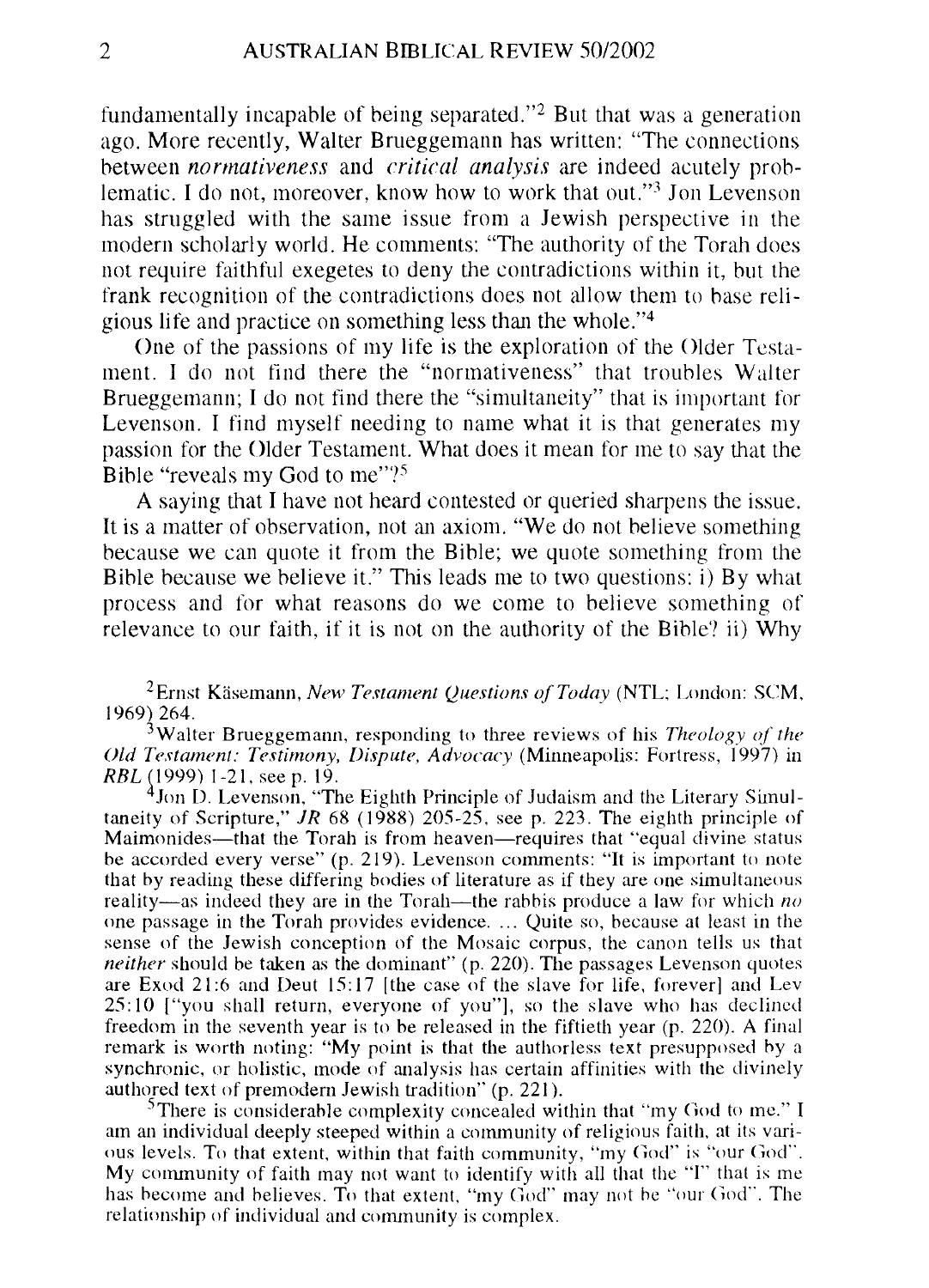then do we quote from the Bihle in support of what we helieve? What need is operative in us?

I do not want to fashion a response from Kohlherg or Fowler or other non-hihlical sources. **In** this context, a response has to hegin with exploration of the hihlical text. Only the hihlical text itself can tell us what sort of a text it is. **It** will help to hegin there, with the Bihle. Toward the end, we can return to these two questions.

I find the metaphor of signposts useful. Signposts may he vital to travellers on a journey. A signpost pointing in a single direction is helpful, if the direction is the right one and the signpost has not heen tampered with. Several signposts, pointing in different directions to the same destination, invite reflection. They may he misleading, having heen interfered with hy vandals for example, hut it is not necessarily so. Several routes can lead to the same goal; sometimes, the longest way round (in distance) is the shortest way there (in time or effort). Further exploration may he needed; retlection is invited. Many readers will find that the Bihle often offers conflicting signposts (i.e., competing YHWH faith claims), from extensive issues—such as creation, flood, deliverance at the sea, sojourn in the desert, conquest of the land, emergence of monarchy, and even divine providence-to matters that can he compassed in a verse or two. The hihlical text tends not to adjudicate, hut to amalgamate. **In** such cases, readers are invited to thought; the signposts point in differing directions.

The decision ahout what is predominantly the nature of hihlical text and how it functions is one that needs to he remade out of the experience of the text hy each generation of its readers. Any other way risks dogmatism or superstition. Each generation must study its Bihle. These considerations should not deflect attention from the complementary roles of the hihlical text: to arouse feeling, tire imagination, and fuel faith. It will he our task in this paper to experience the hihlical text and to reflect on its signposts.

#### BIDLICAL TEXT

## *Creation*

The Bihle offers us manifold allusions to creation, whether lengthy descriptions or shorter references. Psalm lO4 moves magniticently from the earth on its foundations and the deep as its cover to the ocean with ships sailing on it and Leviathan sporting in it. Proverbs 8 has a marvellous image of creation, with wisdom's primacy over everything else, "the tirst of God's acts of long ago" (v. 22) through to rejoicing in the world and delight in the human race (v. 31). Joh 38, opening God's discourse out of the whirlwind, has a wonderful series of questions ahout the laying of the foundation of the earth, the shutting in of the sea with doors, the origins of morning and the dwelling of light, the storehouses of the snow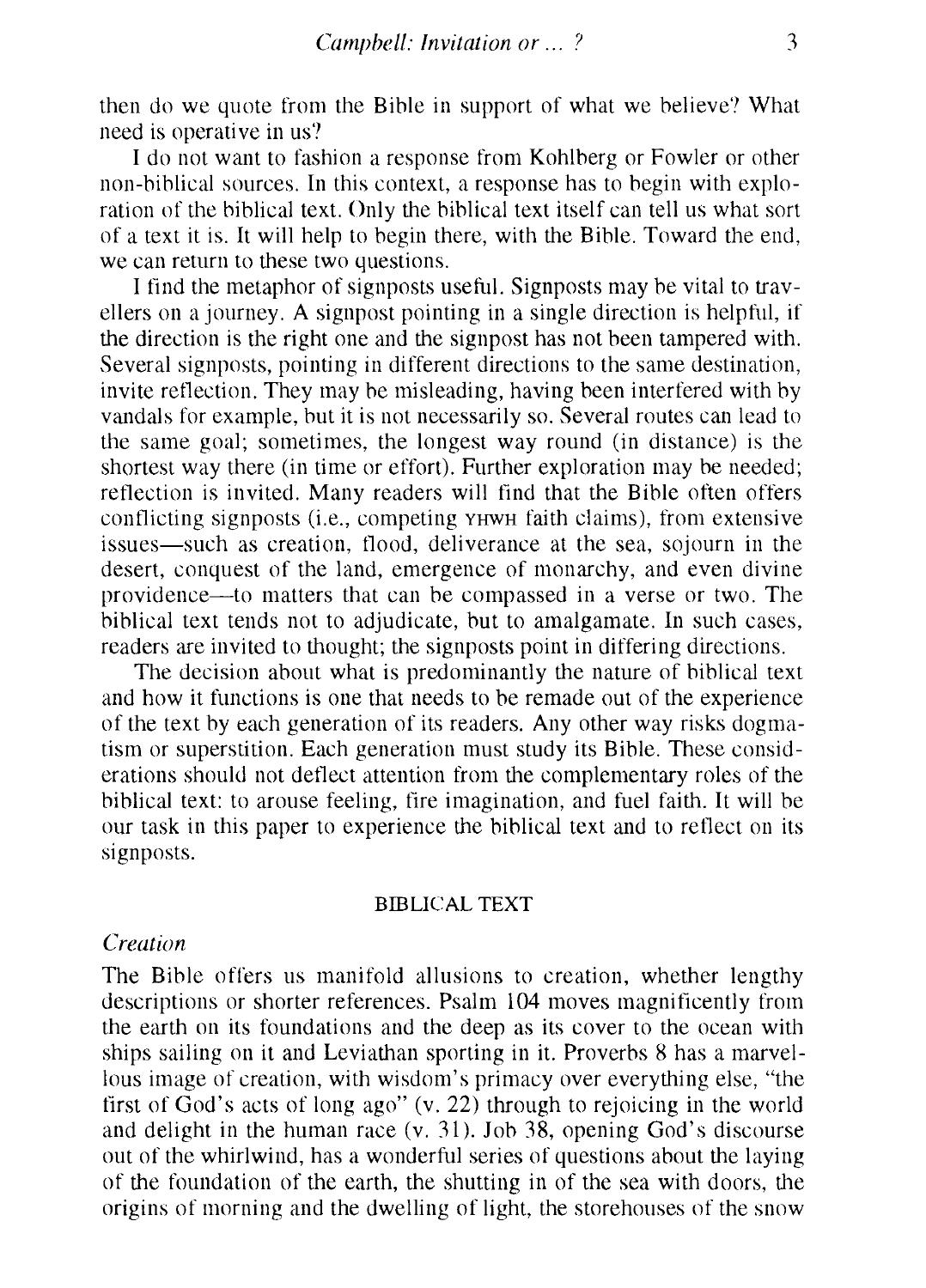and the channels for the rain. Genesis 2 has the forming of a man and God's search for human completeness, achieved in the forming of a woman. Genesis 1 has the creation of our visible world, majestically segmented into days, finding its completeness in the hallowing of the seventh day, the creator God's observance of Israel's sabbath.

Alongside these, in the sophistication of Isaiah, Job, and Psalms, we have allusions to creation by combat and the dismembering of the primeval sea monsters-with Rahab cut in pieces in Isa 51 :9; with the dragon (Tannin), Rahab, the Sea, and the serpent (Nahash) all featuring in various parts of Job (e.g., 7:12; 9:13-14; 26:12-14); with Leviathan heing crushed in Ps 74: 14 and Rahab crushed in Ps 89: 10. When, in its times of distress, Israel needed a God with grunt, the awesome power of the conqueror in creation was available.

In all of these, God creates. Nothing else is common. We have witness to faith in God as creator. As to the "how" of creation, we are invited to reflection.

#### *Flood*

We know well that there are at least two traditions of the Flood. They are interwoven because both end with God's solemn commitment never to destroy sinful humankind again (Gen  $8:21-22$ ; 9:1-17). Arranged any other way, one would subvert the other.

**In** one set of traditions, the flood is portrayed in 40-day blocks, comes from a great rainstorm, and with the preservation of seven pairs of clean animals as well as one pair of each of the unclean has surplus enough for a great sacrifice. **In** another set of traditions, the flood is portrayed in 150 day blocks, comes from the bursting forth of the fountains of the great deep and the opening of the windows of the heavens, and with the preservation of only one pair of all animals fortunately does not end in a sacrifice.

We may be comforted hy faith in a God who has come to terms with innate human evil. If we wish to know more, we are invited to reflection.

#### *Sea*

The deliverance at the Sea, whether Red Sea or Reed Sea, is one of the great images in Israel's experience of salvation worked by God (cf. Deut 11: 1-7; Josh 2:10; 4:23; 24:6; Pss 106:7-12,22; 136:13-15).6

 $6$ Martin Noth comments: "the event at the Sea was so unique and extraordinary that it came to constitute the essence of the primary Israelite confession and was regarded as the real beginning of Israel's history and the act of God fundamental for Israel" (A History of Pentateuchal Traditions [Chico, Calif.: Scholars Press,  $1981$ —reprint of  $1972$  ET; German original,  $1948$ ] 50). That this became a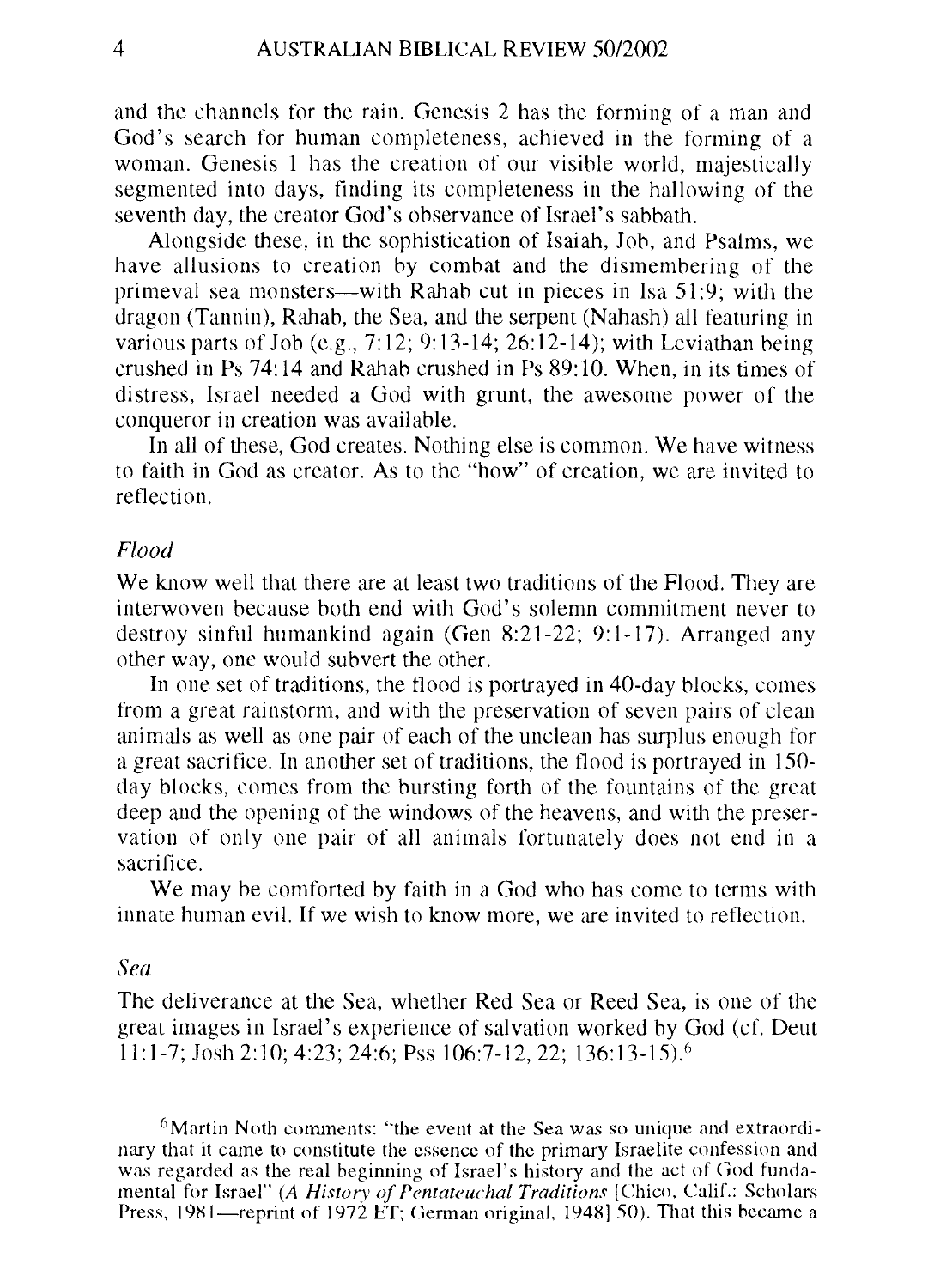The classic image is clear: at the gesture of Moses' hand, the waters were parted to left and right, Israel marched across, followed hy the Egyptians who were then swamped. But also, in the same text, there is reference to the pillar of cloud moving from in front of Israel to take up station hetween Israel and the Egyptians all night (14: 19-20\*), to God's wind blowing the water away all night  $(14:21^*)$ , and finally to God from the pillar of cloud causing panic among the Egyptians at the end of the night so that they retreated across the dry seahed and were swamped hy the returning waters  $(14:27^*)$ —assuming that God's "all-night" wind stopped with the dawn. Since, at the start of it all, the Israelites were told to turn hack and camp hy the sea (14:2), they had already gone past it. Crossing the sea was not the problem; escaping the Egyptian pursuit was.<sup>7</sup>

Israel helieved they had heen delivered. As to how, at hest reflection is invited. To quote from Camphell and O'Brien:

The maintenance of duality within this carefully comhined text can only he understood as witness to the conviction in ancient Israel that Israel's history did not declare God to Israel without interpretation. Rather Israel's theologians and people of faith read and interpreted their experience of history and declared God from it. The unity achieved in the text attests a faith that the passage from Egypt to the wilderness, from slavery to freedom, a passage symholic of Israel's emergence from the womh of history, was a moment of such significance to Israel it needed to he focused in the uniqueness of a single story, in which Israel expressed their confession of deliverance hy the God who was the source and center of their being.<sup>8</sup>

Israel's authors were professing and celehrating faith; they were not reporting details of fact, not informing the people of the present of precisely what had occurred in the past. Deliverance is revealed; as to the processes, retlection is invited.

#### *Wilderness*

In the pentateuchal texts of Israel's sojourn in the wilderness, it—the wilderness-is the classic location for Israel's rejection of their God. If we forget for a moment the fleshpots of Egypt and Israel's longing to eat their fill of hread (Exod 16:3), along with the fish, the cucumhers, the

primary confession for *all* Israel may go some way toward accounting for the multiple traditions in the hihlical texts.

Among the commentaries, see for example, Brevard S. Childs, *Exodus* (OTL; London: SCM, 1974) 218-30.

8 A. F. CampheU and M. A. ()'Brien, *Sources of the Pentateuch: Texts. Introductions. Annotations (Minneapolis: Fortress, 1993) 256.*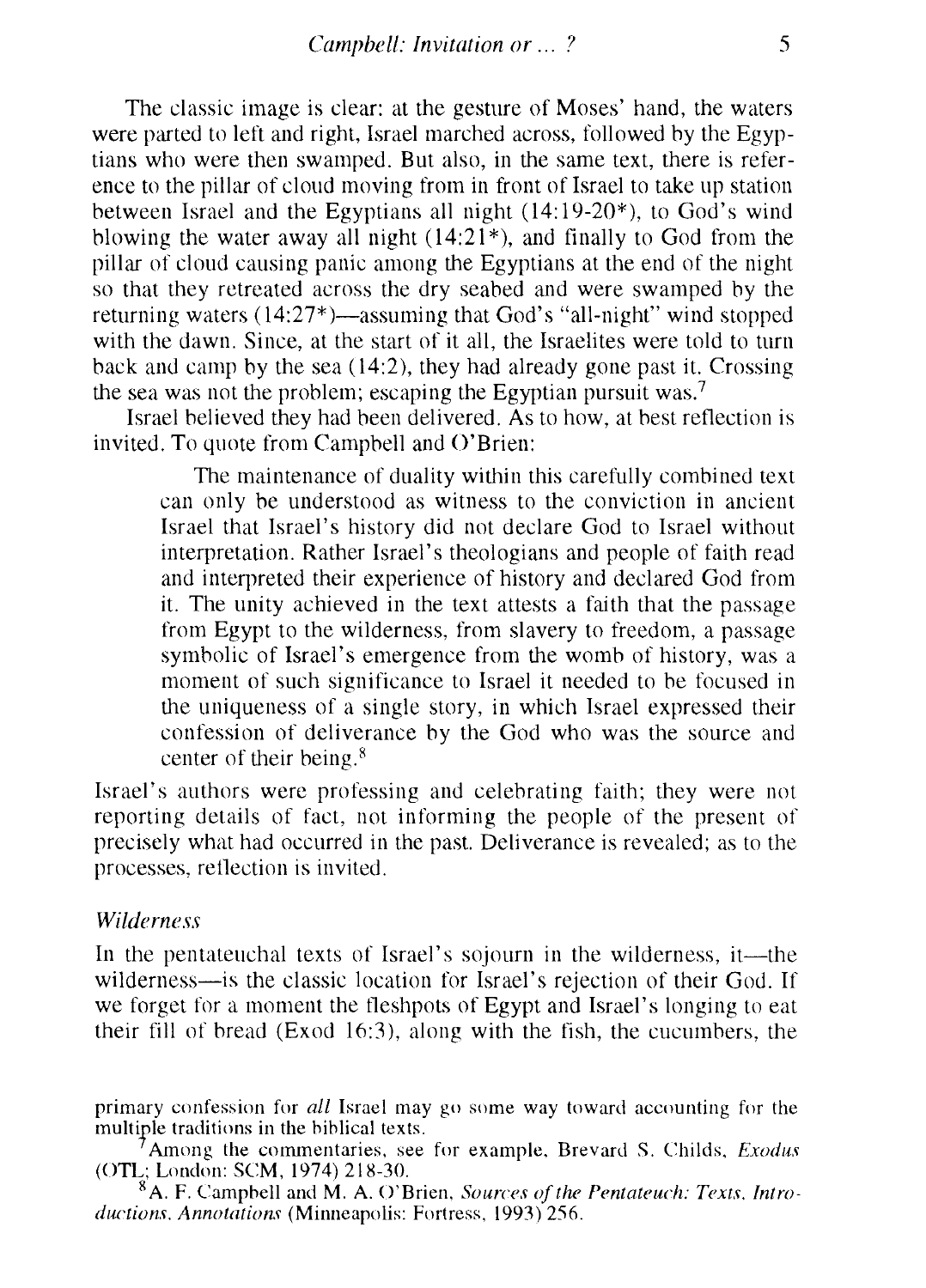melons, the leeks, the onions, and the garlic (Num  $11:5$ ), we can hear God's angry complaint to Moses, "How long will this people despise me'? And how long will they refuse to helieve in me, in spite of all the signs that I have done among them? I will strike them with pestilence and disinherit them, and I will make of you a nation greater and mightier than they" (Num 14:11-12), followed hy God's characterization of the people who "have tested me these ten times and have not obeyed my voice" (Num 14:22).

For Jeremiah and Hosea, the wilderness is a time and place for honeymoon fidelity.

- For Jeremiah: "I remember the devotion of your youth, your love as a hride, how you followed me in the wilderness, in a land not sown" (2:2).
- For Hosea: "I will now allure her, and hring her into the wilderness, and speak tenderly to her. ... There she shall respond as in the days of her youth, as at the time when she came out of the land of Egypt" (NRSV,  $2:14-15$ .

Infidelity and fidelity are marvellously mingled. If we seek for understanding, we are invited to retlect.

#### *Occupation*

Israel's occupation of its land is as complex an issue as any other in the hihlical tradition. For our purposes, we can set aside recent scholarly reconstructions involving infiltration, peasant revolt, social upheaval, and all that sort of thing. It is enough to look at the hihlical portrayal. Three traditions dominate the picture; two are enough for us here. In one, Israel wages a military campaign, with God's help. Kings and their soldiers are handed over to the Israelites (cf. Josh 6:2; 8:1-2; 10:1, 16-27; 24:11). In the other, the work is entirely God's, with Israel having little more role than that of heing there. These traditions are in the stories of the Jordan crossing, the capture of Jericho, and the failed attack on Ai. The capture of Jericho is a good example. To march around a hesieged city once a day for six days and then seven times on the seventh day may he hrilliant psychological warfare, unnerving the defenders. But a shout, no matter how fierce, does not cause the walls to collapse. Only God can do that.

If we want to look hack to Israel's occupation of the land and reflect on its meaning for Israel's life in the land, we cannot go heyond speculation as to what took place. There is an invitation to thought; there is no imposition.

#### *Monarchy*

At least three traditions are preserved ahout the origins of monarchy in Israel. One reflects Israel's need for defence against its external enemies.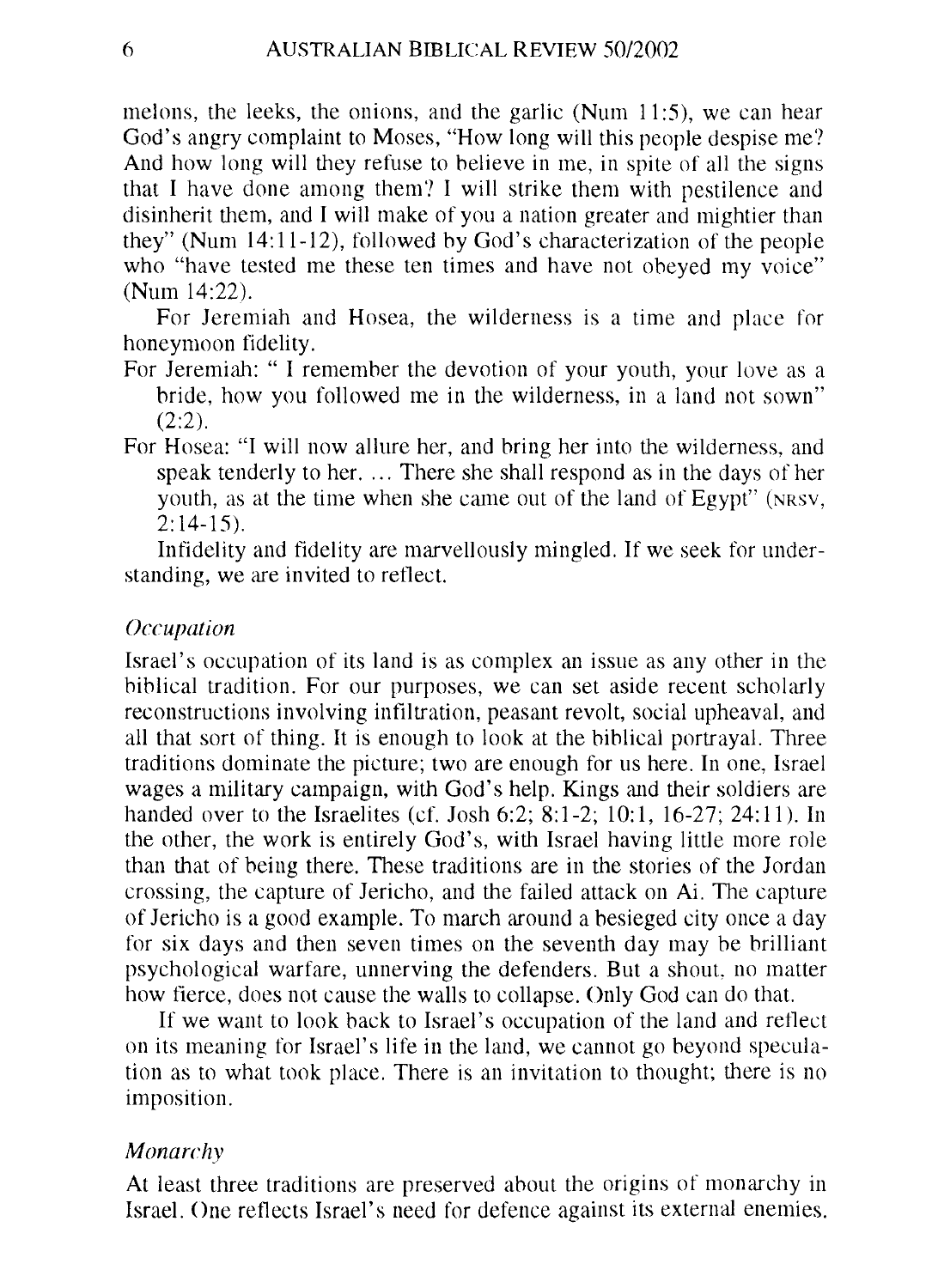Another retlects Israel's need for internal justice. A third regards the request for a king as apostasy, the rejection of God.<sup>9</sup>

Should we want to think about it, we are not told what to think. We are invited to reflection.

## *Providence*

**In** much of the wisdom literature, providence and God's relationship to goodness and wickedness is clear. Psalm 1 puts it well: "Happy are those ... [whose] delight is in the law of the LORD .... **In** all that they do, they prosper. The wicked are not so ... the way of the wicked will perish."

Job's verdict is equally clear: What rubbish! "Have you not asked those who travel the roads, and do you not accept their testimony, that the wicked are spared in the day of calamity, and are rescued in the day of wrath?" (Job 21:29-30).

**In** all of this, it seems to me clear that the biblical text does not impose thought on us. It invites us to think.

#### CONCLUSION

I describe myself as "a New Zealander by birth, a Jesuit in Australia by choice, and a lover of the Older Testament by passion." I have nothing against thinking, but I need something more to account for my passion for the Older Testament.

What excites my critical interest in the Bible can be caught by naming three interwoven issues and can here be no more than adumbrated at best. Three heavy-duty adjectives help in the naming: incarnational, foundational, and interpretational. The **incarnational-not** restricted to God's becoming one of us, but expanded to reflect our experience of God as unobtrusive and intangible, almost concealed from us in the ordinariness of life-may, at first sight, provoke avoidance or denial of issues arising from the text, reflecting the longing of many to escape the ambiguity and uncertainty of so much human living. The Bible often seems to offer an escape into the certainty and clarity of the divine. Closer acquaintance with it calls us back to explore, be reconciled with, perhaps rejoice in the incarnational (involvement-in-the-human) uncertainty and ambiguity we find in our Bible and ourselves. The **foundational** issue—at the base of faith identity—arises where we quest for what is of ultimate concern to us in our lives. We need to know ahout the wellsprings in our past that are vital to our present. We yearn for foundations that rest in bedrock. We may need to examine the nature and the quality of the foundations on

<sup>9</sup>See A. F. Campbell and M. A. O'Brien, *Unfolding the Deuteronomistic His*tory: Origins. Upgrades, Present Text (Minneapolis: Fortress, 2000) 217-19, 230-49.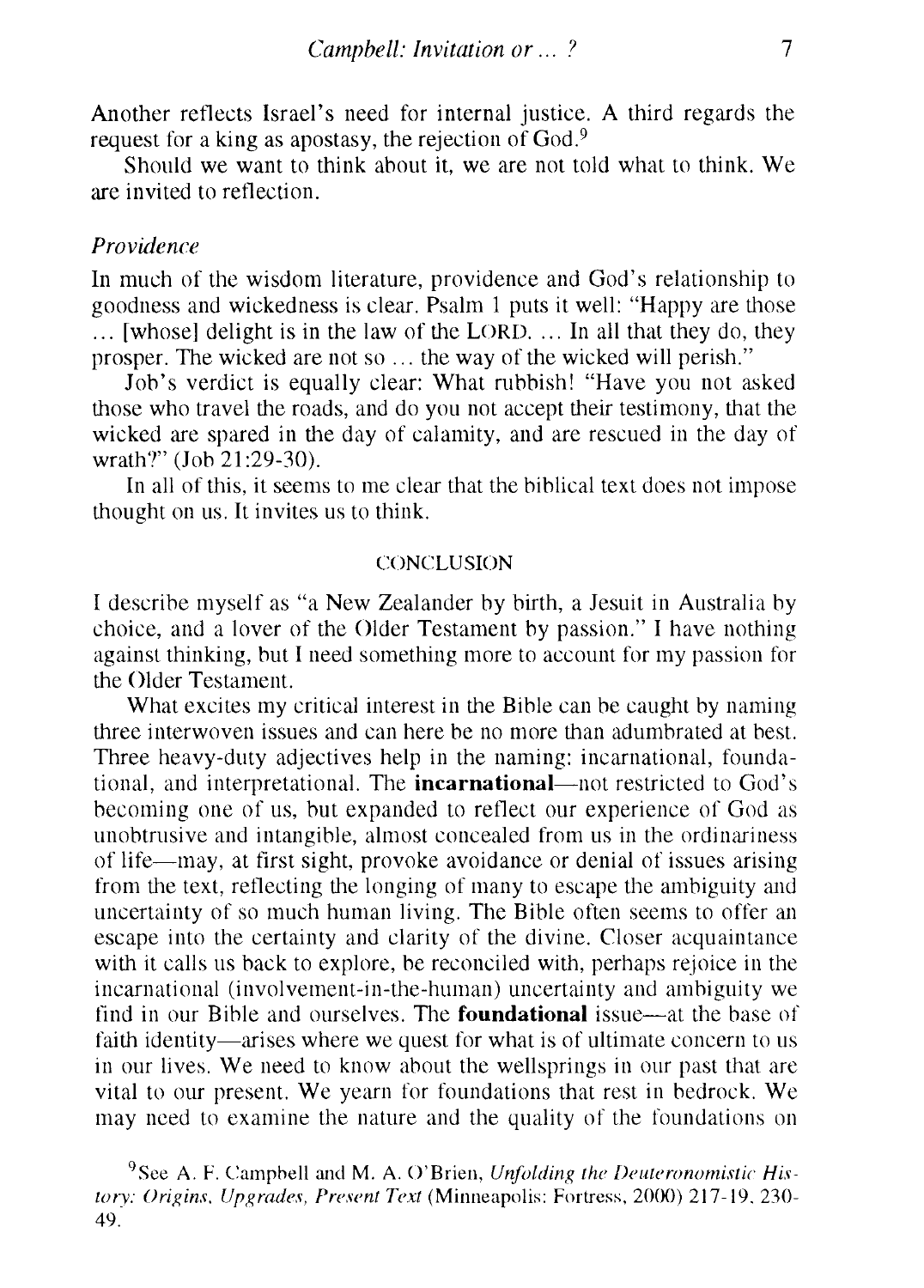which major aspects of our faith-identity are built—just as people buying a house run checks on foundations and structural soundness, plumbing, roofing, and wiring, etc., or financial institutions contemplating takeovers run due diligence checks. In such a situation, adherents of biblical faith need to explore the Bible. The **interpretational** relates to that risky activity of exploring our present beings, of self-discovery, when we need to make meaning for ourselves of our living, when we need to interpret our lives to ourselves. For many, the exploration of the Bible—rooting around in the foundations of faith and even discovering there something of the incarnational—is an indispensable aid in interpreting life.

To simplify, the attraction exciting much of my critical engagement with the Bible can be spelled out in terms of three activities: being at home with my God, being at home with my faith, and being at home with myself.

#### *Incarnational*

The God I experience in my faith today is a God who does not bypass the human, a God experienced as unobtrusive and intangible, almost concealed from us in the ordinariness of life. I would be suspicious if the God of the Bible were much different.

I do not want neon lights, but the soft uncertain illumination that filters through so much of human living and allows for the occasional insight.

I believe I am a modern well-informed and questioning human being, with a pleasantly broad cynical streak. I have a very strong religious faith; I have very deep doubts. I do not find the fact of doubt to be in contlict with the act of faith. What I look for in biblical texts is not in conflict with what I learn from recent science. I do not look for modern science in biblical texts; I do not look for insights into the meaning of life from recent science.

When I look into biblical texts. I can find faith and doubt there. I can find prayer and politics there. I will find faith there, expressed occasionally in terms we would today describe as grossly unscientific. What I find in the wide range of biblical texts is a struggle to find meaning in human existence. That struggle is not denied; that struggle is not always resolved. It is there. Recent science does not for me deny the struggle for meaning; it does not resolve it either. The stmggle is there. Biblical text that neither denies nor always resolves the struggle for meaning is for me text that is deeply steeped in the mystery of human experience. It is incarnational and I am at home with it. It can offer meaning that I do not find helpful; it can offer meaning that helps me in making sense of my life, meaning that I can build on and enlarge-and I am at home with that.